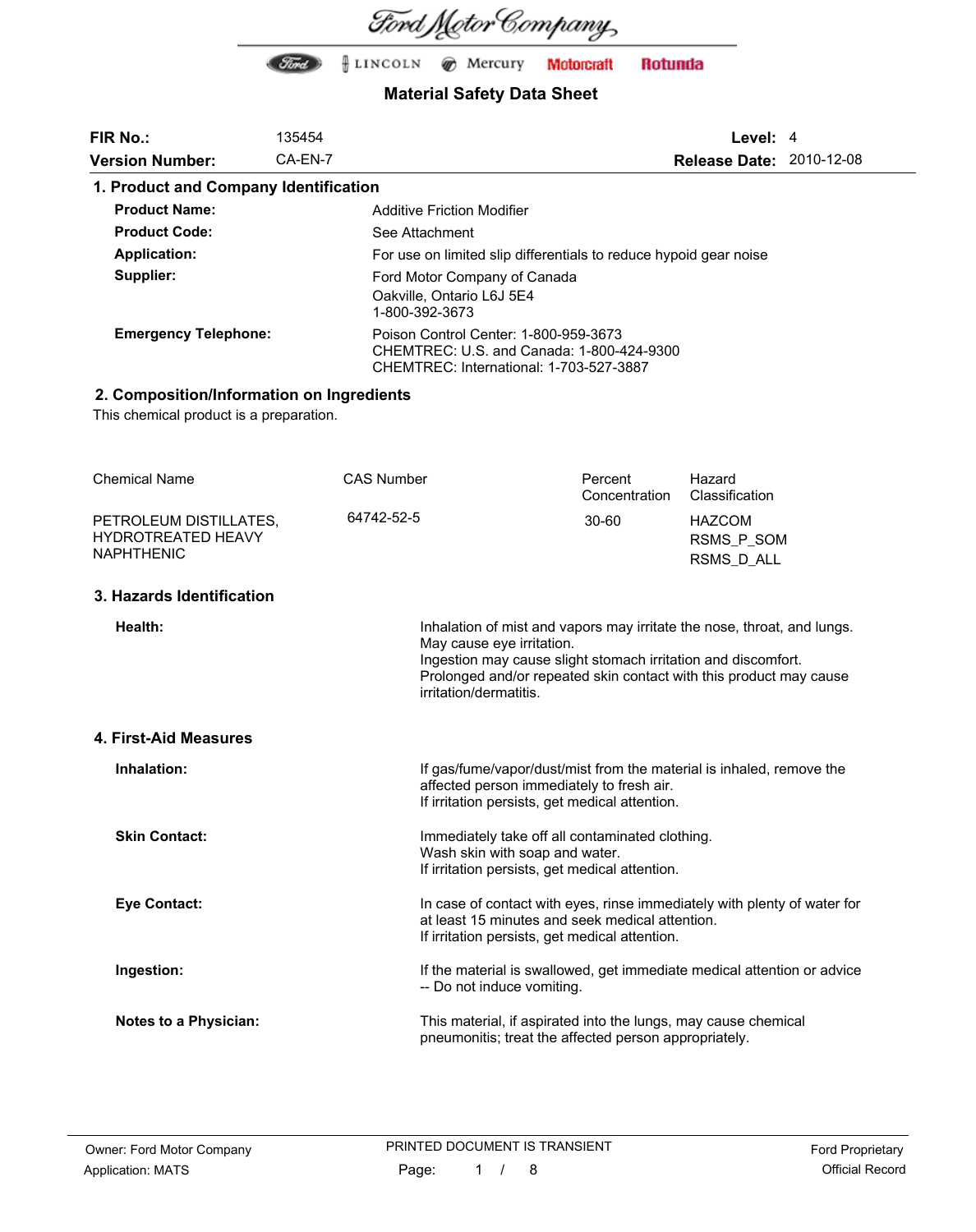

| <b>FIR No.:</b>                    | 135454                                              | Level: 4                                                                                                                                                                                                                                                                                                                                                                                                                                                                                                                                             |  |  |
|------------------------------------|-----------------------------------------------------|------------------------------------------------------------------------------------------------------------------------------------------------------------------------------------------------------------------------------------------------------------------------------------------------------------------------------------------------------------------------------------------------------------------------------------------------------------------------------------------------------------------------------------------------------|--|--|
| <b>Version Number:</b>             | CA-EN-7                                             | <b>Release Date: 2010-12-08</b>                                                                                                                                                                                                                                                                                                                                                                                                                                                                                                                      |  |  |
|                                    | 5. Fire-Fighting Measures                           |                                                                                                                                                                                                                                                                                                                                                                                                                                                                                                                                                      |  |  |
| <b>Extinguishing Media:</b>        |                                                     | Dry chemical, foam, carbon dioxide.                                                                                                                                                                                                                                                                                                                                                                                                                                                                                                                  |  |  |
| <b>Specific Methods:</b>           |                                                     | Water may be used to cool exposed containers to prevent pressure<br>build-up and explosion when exposed to extreme heat.                                                                                                                                                                                                                                                                                                                                                                                                                             |  |  |
| <b>Specific Hazards:</b>           |                                                     | Combustion may produce the following products: Oxides of carbon,<br>nitrogen, and phosphorus.<br>Upon decomposition, this product emits carbon monoxide, carbon<br>dioxide and/or low molecular weight hydrocarbons.<br>Empty container(s) may retain product residue -- solid, liquid, and/or<br>vapor -- and can be dangerous. Do not pressurize, cut, weld, braze,<br>solder, drill, grind, or expose such containers to heat, flame, sparks,<br>static electricity, or other sources of ignition. They may explode and<br>cause injury or death. |  |  |
| <b>Protection of Firefighters:</b> |                                                     | Fire fighters should be equipped with NIOSH-approved, self-contained<br>breathing apparatus (SCBA) and full protective clothing.                                                                                                                                                                                                                                                                                                                                                                                                                     |  |  |
|                                    | 6. Accidental Release Measures                      |                                                                                                                                                                                                                                                                                                                                                                                                                                                                                                                                                      |  |  |
| <b>Personal Precautions:</b>       |                                                     | Provide adequate ventilation.<br>Surfaces may become slippery after spillage.<br>Wear appropriate protective equipment and clothing during clean-up.                                                                                                                                                                                                                                                                                                                                                                                                 |  |  |
| <b>Environmental Precautions:</b>  |                                                     | Do not allow the spilled product to enter public drainage system or<br>open water courses.<br>Do not allow this material to drain into sewers/water supplies.                                                                                                                                                                                                                                                                                                                                                                                        |  |  |
| <b>Methods for Cleaning Up:</b>    |                                                     | Dike the spilled material, where this is possible.<br>Absorb the spilled material with an inert absorbent (nonflammable)<br>material.<br>Sweep up spilled material.<br>In case of large spills, follow all facility Emergency Response<br>Procedures.                                                                                                                                                                                                                                                                                                |  |  |
|                                    | 7. Handling and Storage                             |                                                                                                                                                                                                                                                                                                                                                                                                                                                                                                                                                      |  |  |
| Handling:                          |                                                     |                                                                                                                                                                                                                                                                                                                                                                                                                                                                                                                                                      |  |  |
|                                    | <b>Technical Measures:</b>                          | Avoid the generation of oil mists.<br>Keep this product from heat, sparks, or open flame.                                                                                                                                                                                                                                                                                                                                                                                                                                                            |  |  |
|                                    | <b>Precautions and Advice for Safe</b><br>Handling: | Avoid contact with skin, eyes and clothing.<br>Use with adequate ventilation.<br>Keep the container closed when not in use.                                                                                                                                                                                                                                                                                                                                                                                                                          |  |  |
|                                    | <b>Storage: Technical Measures:</b>                 | Do not reuse the empty container.                                                                                                                                                                                                                                                                                                                                                                                                                                                                                                                    |  |  |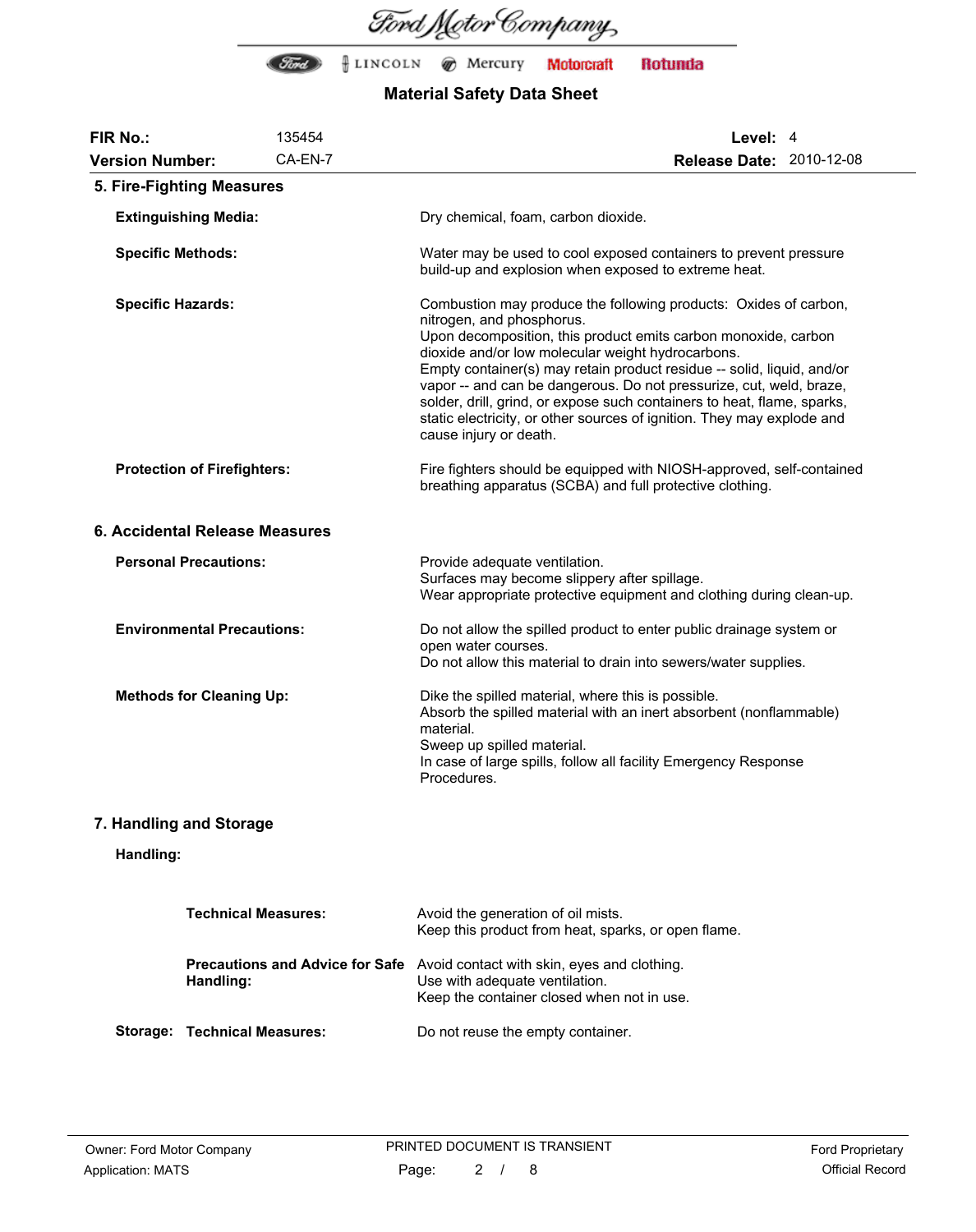

| FIR No.:                                 | 135454  | Level: 4                                                                                                                                                                                                                                                                                                                                                                                                                                                                                            |  |  |
|------------------------------------------|---------|-----------------------------------------------------------------------------------------------------------------------------------------------------------------------------------------------------------------------------------------------------------------------------------------------------------------------------------------------------------------------------------------------------------------------------------------------------------------------------------------------------|--|--|
| <b>Version Number:</b>                   | CA-EN-7 | Release Date: 2010-12-08                                                                                                                                                                                                                                                                                                                                                                                                                                                                            |  |  |
| <b>Storage Conditions:</b>               |         | Store this product in a cool, dry, well-ventilated place.<br>Store this product away from strong oxidizing agents.                                                                                                                                                                                                                                                                                                                                                                                  |  |  |
| 8. Exposure Controls/Personal Protection |         |                                                                                                                                                                                                                                                                                                                                                                                                                                                                                                     |  |  |
| <b>Engineering Measures:</b>             |         | ENGINEERING CONTROL: Use adequate ventilation to control<br>airborne concentrations below the exposure limits/guidelines. If user<br>operations generate a vapor, dust, and/or mist, use process enclosure,<br>local exhaust ventilation, or other engineering controls to control<br>airborne levels below the recommended exposure limits/guidelines.<br>Local exhaust is suggested for use, where possible, in enclosed or<br>confined spaces.<br>Eyewash and emergency showers are recommended. |  |  |
| <b>Control Parameters:</b>               |         | If oil mist is generated, observe the OSHA exposure limit of 5 mg/m3<br>(TWA) and the ACGIH exposure limit of 5 mg/m3 (TWA) and the<br>ACGIH short term exposure limit (STEL) of 10 mg/m3. Ford Motor<br>Company recommends an exposure limit of 1.0 mg/m3.                                                                                                                                                                                                                                         |  |  |
| <b>Personal Protective Equipment:</b>    |         |                                                                                                                                                                                                                                                                                                                                                                                                                                                                                                     |  |  |
| <b>Respiratory Protection:</b>           |         | When respiratory protection is determined to be necessary, use a<br>NIOSH (or Canadian Z94.4) approved elastomeric sealing surface<br>facepiece respirator outfitted with organic vapor cartridges and paint<br>spray (dust/mist) prefilters. Consult 29 CFR1910.134 for selection of<br>respirator in U.S. For Canadian standard see CSA Z94.4                                                                                                                                                     |  |  |
| <b>Hand Protection:</b>                  |         | Use of impervious gloves is required, such as neoprene or nitrile<br>rubber gloves.                                                                                                                                                                                                                                                                                                                                                                                                                 |  |  |
| <b>Eye Protection:</b>                   |         | Wear safety glasses with side shields.                                                                                                                                                                                                                                                                                                                                                                                                                                                              |  |  |
| <b>Skin and Body Protection:</b>         |         | Wash thoroughly after handling.                                                                                                                                                                                                                                                                                                                                                                                                                                                                     |  |  |
| <b>Hygiene Measures:</b>                 |         | Remove contaminated clothing and wash the skin thoroughly with soap and<br>water after work.<br>Wash clothing separately and rinse washing machine afterwards.<br>When using this material, do not eat, drink or smoke.                                                                                                                                                                                                                                                                             |  |  |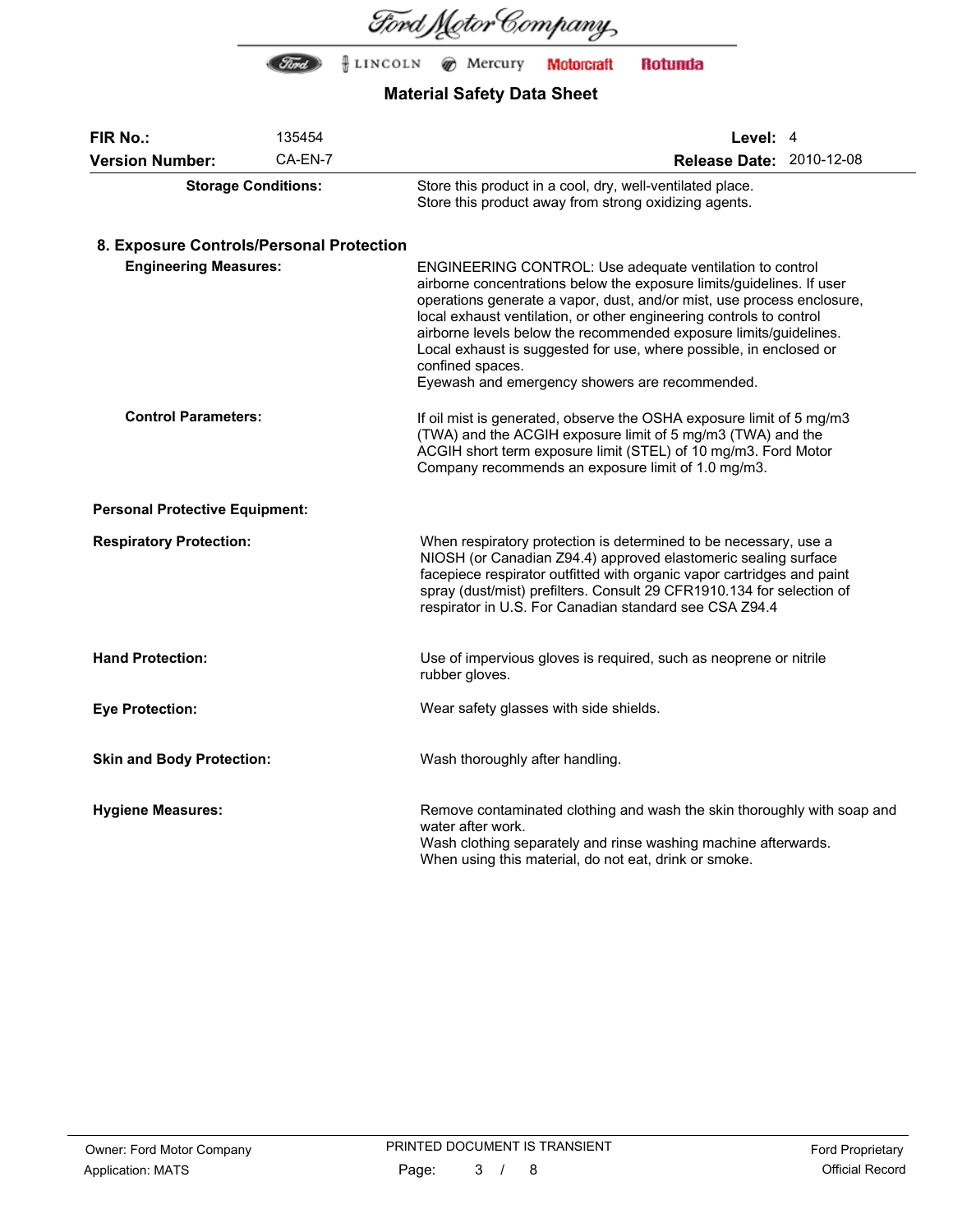Ford Motor Company

| <b>FIR No.:</b>                                                           | 135454  | Level: 4                                                                                                                                                                                                                                                                                           |  |
|---------------------------------------------------------------------------|---------|----------------------------------------------------------------------------------------------------------------------------------------------------------------------------------------------------------------------------------------------------------------------------------------------------|--|
| <b>Version Number:</b>                                                    | CA-EN-7 | <b>Release Date: 2010-12-08</b>                                                                                                                                                                                                                                                                    |  |
| 9. Physical and Chemical Properties                                       |         |                                                                                                                                                                                                                                                                                                    |  |
| <b>Specific Gravity:</b>                                                  |         | 0.912 H2O=1                                                                                                                                                                                                                                                                                        |  |
| <b>Physical State:</b>                                                    |         | <b>LIQUID</b>                                                                                                                                                                                                                                                                                      |  |
| Form:                                                                     |         | <b>LIQUID</b>                                                                                                                                                                                                                                                                                      |  |
| Odor:                                                                     |         | <b>CHARACTERISTIC</b>                                                                                                                                                                                                                                                                              |  |
| Color:                                                                    |         | <b>CLEAR BLUE</b>                                                                                                                                                                                                                                                                                  |  |
| pH:                                                                       |         | N.AP                                                                                                                                                                                                                                                                                               |  |
| <b>Temperature Range During which Changes</b><br>in Physical State Occur: |         |                                                                                                                                                                                                                                                                                                    |  |
| <b>Boiling Point:</b>                                                     |         | $>148.8$ °C ( $>300$ °F)                                                                                                                                                                                                                                                                           |  |
| <b>Flash Point:</b>                                                       |         | 178 °C ASTM D93                                                                                                                                                                                                                                                                                    |  |
| <b>Auto-ignition Temperature:</b>                                         |         | N.AV                                                                                                                                                                                                                                                                                               |  |
| <b>Explosion Properties:</b>                                              |         |                                                                                                                                                                                                                                                                                                    |  |
| UEL:                                                                      |         | N.AV                                                                                                                                                                                                                                                                                               |  |
| LEL:                                                                      |         | N.AV                                                                                                                                                                                                                                                                                               |  |
| <b>Vapor Pressure:</b>                                                    |         | N.AV                                                                                                                                                                                                                                                                                               |  |
| <b>Vapor Density:</b>                                                     |         | N.AV                                                                                                                                                                                                                                                                                               |  |
| Solubility:                                                               |         | <b>INSOLUBLE IN WATER</b>                                                                                                                                                                                                                                                                          |  |
| <b>Viscosity:</b>                                                         |         | 59@40°C cSt ASTM D445                                                                                                                                                                                                                                                                              |  |
| <b>Evaporation Rate:</b>                                                  |         | $<$ 1 (BuAc = 1)                                                                                                                                                                                                                                                                                   |  |
| 10. Stability and Reactivity                                              |         |                                                                                                                                                                                                                                                                                                    |  |
| <b>Stability:</b>                                                         |         | Hazardous polymerization will not occur.                                                                                                                                                                                                                                                           |  |
| <b>Conditions and Materials to Avoid:</b>                                 |         | This product may react with strong oxidizing agents (bleach--sodium<br>hypochlorite, calcium hypochlorite, hydrogen peroxide, permanganate,<br>nitric acid, concentrated OXYGEN, perchlorates).                                                                                                    |  |
| <b>Hazardous Decomposition Products:</b>                                  |         | Carbon monoxide, carbon dioxide, and other low molecular weight<br>hydrocarbons.<br>Decomposition of this product may emit oxides of sulfur.<br>Decomposition of this product may yield oxides of nitrogen upon<br>decomposition.<br>Decomposition of this product may yield oxides of phosphorus. |  |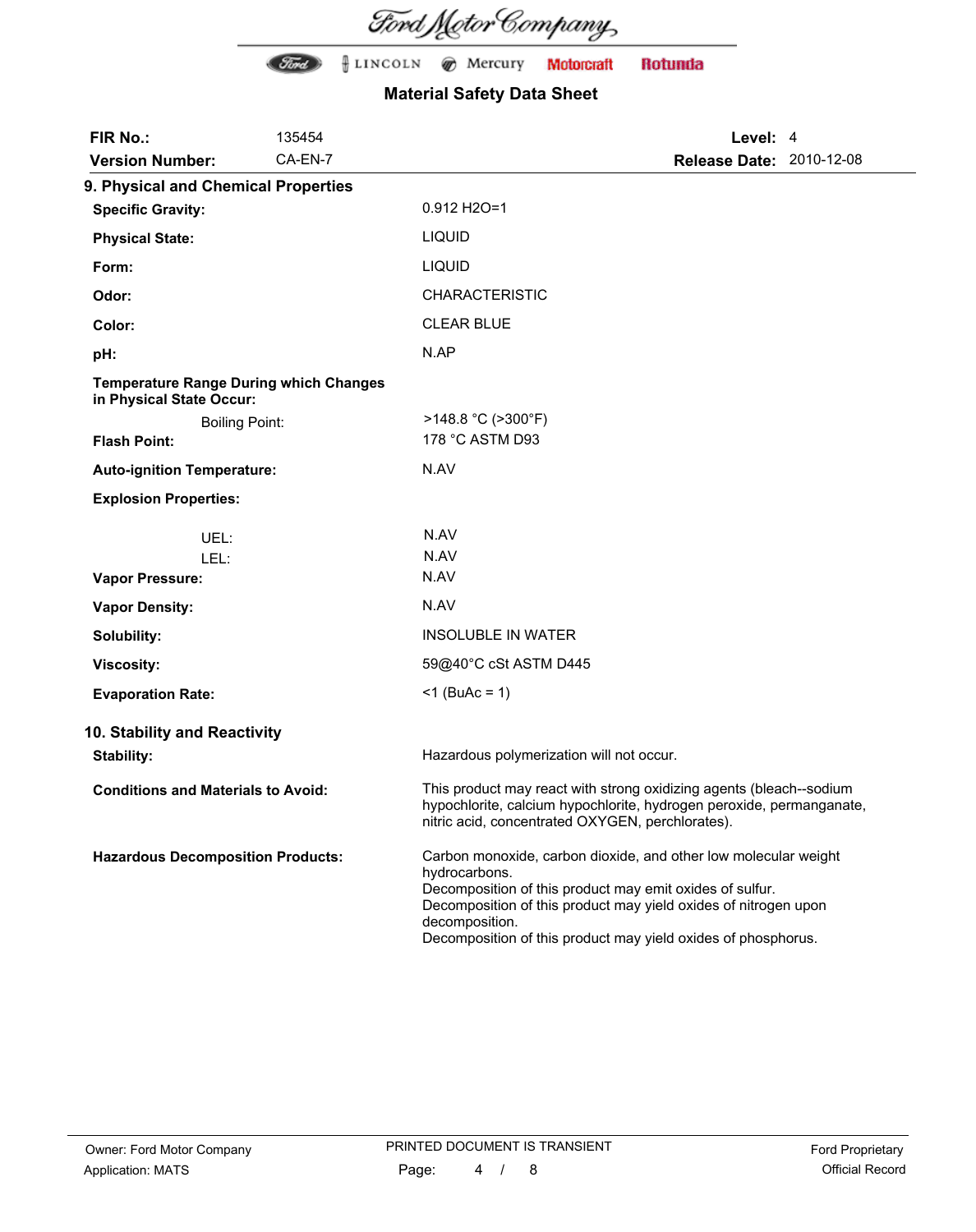

## **Material Safety Data Sheet**

| <b>FIR No.:</b>                      | 135454                                                                                                           |                                                                                                                                                                                   | Level: $4$ |                                 |
|--------------------------------------|------------------------------------------------------------------------------------------------------------------|-----------------------------------------------------------------------------------------------------------------------------------------------------------------------------------|------------|---------------------------------|
| <b>Version Number:</b>               | CA-EN-7                                                                                                          |                                                                                                                                                                                   |            | <b>Release Date: 2010-12-08</b> |
| 11. Toxicological Information        | 3658-48-8 DIISOOCTYL PHOSPHITE                                                                                   |                                                                                                                                                                                   |            |                                 |
|                                      | Oral, adult rat, $LD50 = 11900$ mg/kg<br>3658-48-8 DIISOOCTYL PHOSPHITE<br>Skin, adult rabbit, LD50 = 4500 mg/kg |                                                                                                                                                                                   |            |                                 |
| Inhalation:                          |                                                                                                                  | Aspiration may cause pulmonary edema.<br>Exposure to oil mist/fume/vapor may cause respiratory tract irritation.                                                                  |            |                                 |
| <b>Skin Contact:</b>                 |                                                                                                                  | Prolonged or repeated contact with this product may dry and/or defat the<br>skin.<br>Prolonged and/or repeated skin contact with this product may cause<br>irritation/dermatitis. |            |                                 |
| <b>Chronic (Long Term) Toxicity:</b> |                                                                                                                  | Base oil severely refined: Not carcinogenic in animal studies.<br>Representative material passes IP-346, Modified Ames test, and/or<br>other screening tests.                     |            |                                 |

### **12. Ecological Information**

Ecological testing has not been conducted on this product.

#### **13. Disposal Considerations**

| <b>Waste from Residues:</b>    | Dispose of waste material according to Local, State, Federal, and<br>Provincial Environmental Regulation. |
|--------------------------------|-----------------------------------------------------------------------------------------------------------|
| <b>Contaminated Packaging:</b> | No consideration given when disposed of according to local, state, and<br>Federal regulations.            |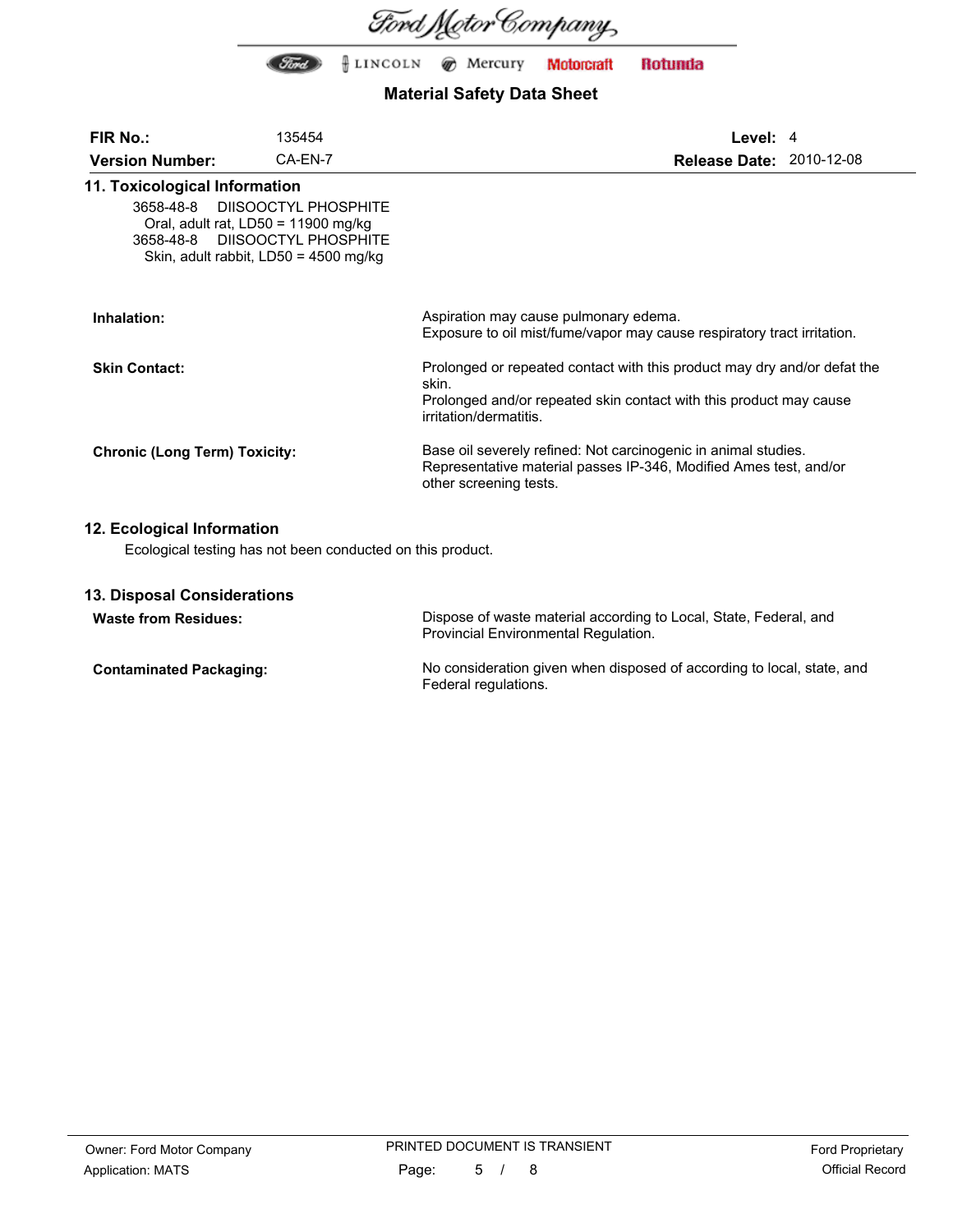

First) | LINGOLN @ Mercury **Motorcraft Rotunda** 

### **Material Safety Data Sheet**

| <b>FIR No.:</b>        | 135454  |
|------------------------|---------|
| <b>Version Number:</b> | CA-EN-7 |

**Level:** 4 **Release Date:** 2010-12-08

#### **14. Transport Information**

**U.S. Department of Transportation (DOT) 49 - CFR 172.101** This product is not regulated as a dangerous good.

**Canadian Transportation of Dangerous Goods (T.D.G.) - TDGR Schedule II**

This product is not regulated as a dangerous good.

#### **Secretary of Communication and Transportation (SCT) - NOM-002-SCT2/1994 (Mexico)** This product is not regulated as a dangerous good.

#### **International and Domestic Air Transportation - ICAO & IATA Section 4.2**

This product is not regulated as a dangerous good.

#### **International Water Transportation - IMDG Code Amendment 31-02**

This product is not regulated as a dangerous good.

#### **15. Regulatory Information**

This product has been classified in accordance with the hazard criteria of the Controlled Products Regulations and the MSDS contains all the information required by the Controlled Products Regulations. Not a controlled product.

Don't pollute. Conserve resources. Return used oil to collection centers.

Material contains a chemical which is a Ford Motor Company Material of Concern. Use and release of this material should be minimized to the greatest extent possible.

#### **16. Other Information**

Petroleum distillate base oils used in the product are severely hydrotreated and/or solvent refined. Key/Legend: N.AP = Not applicable; N.AV = Not available; ND = Not determined or No data; TLV = Threshold limit value; TWA = Time-weighted average; STEL = Short-term exposure limit; C = Ceiling limit

| The following sections contain revisions OR 2 |    |
|-----------------------------------------------|----|
| <b>NEW statements.</b>                        | 15 |
|                                               | 13 |

| 1 |  |
|---|--|
| 3 |  |
| 4 |  |
| 5 |  |
| 6 |  |
| 7 |  |
| 8 |  |
| 8 |  |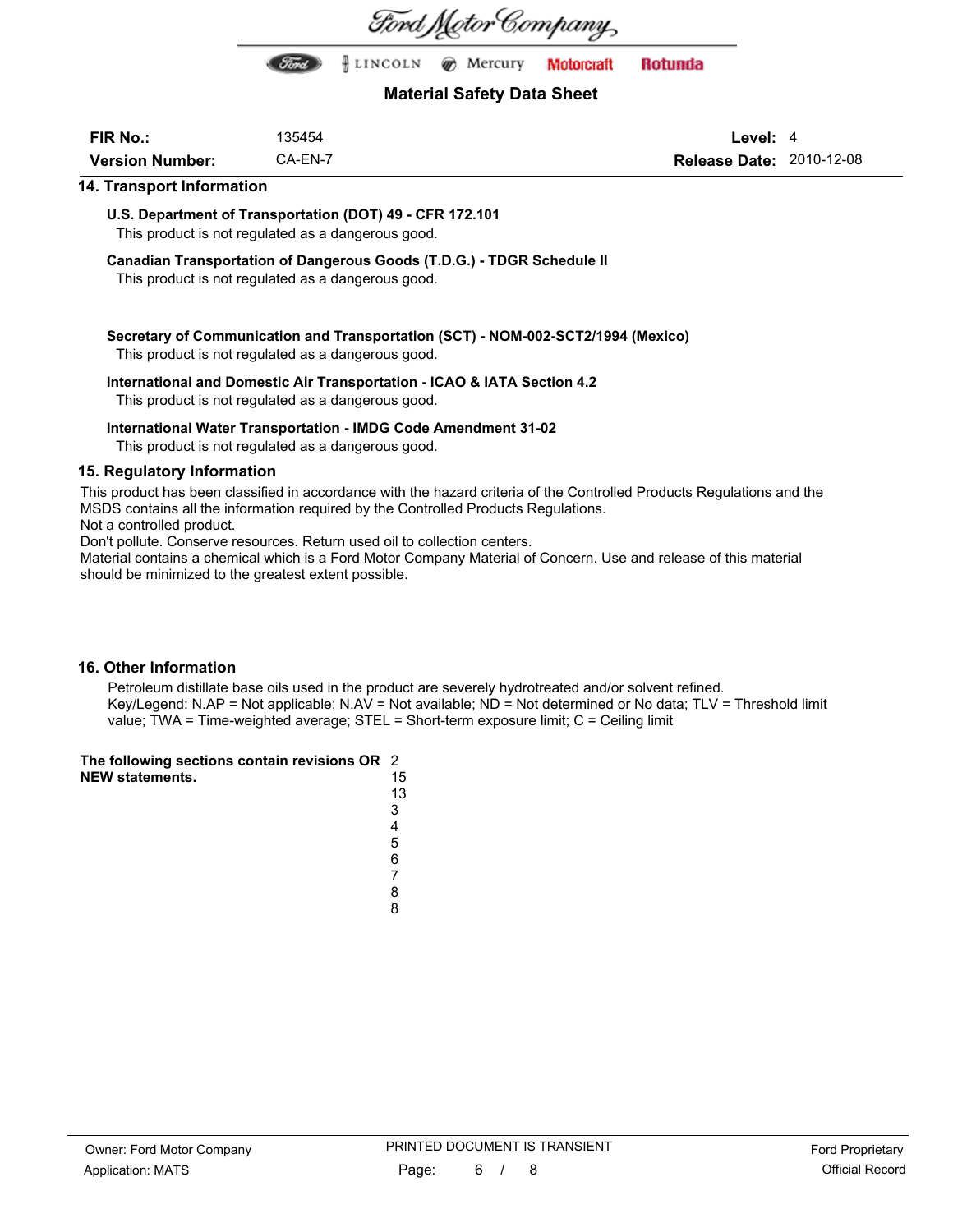

| <b>FIR No.:</b>                 | 135454  | Level: 4                                                                                                                                                                                                                                                                                                                                                                                                                                                            |  |  |
|---------------------------------|---------|---------------------------------------------------------------------------------------------------------------------------------------------------------------------------------------------------------------------------------------------------------------------------------------------------------------------------------------------------------------------------------------------------------------------------------------------------------------------|--|--|
| <b>Version Number:</b>          | CA-EN-7 | <b>Release Date: 2010-12-08</b>                                                                                                                                                                                                                                                                                                                                                                                                                                     |  |  |
| <b>Preparation Information:</b> |         | The chemical identification and properties for this material were provided<br>by the manufacturer. For Canadian locations, a manufacture's MSDS is<br>available upon request. Health and safety information has been<br>evaluated by the Occupational and Environmental Health Sciences<br>Department, Ford Motor Company, Diagnostic Service Center II, 1800<br>Fairlane Drive, Allen Park, MI 48101, USA.                                                         |  |  |
| Disclaimer:                     |         | The information on this data sheet represents our current data and is<br>accurate to the best of our knowledge as to the proper handling of this<br>product under normal conditions and in accordance with the application<br>specified on the packaging and/or technical guidance literature. Any<br>other use of the product which involves using the product in combination<br>with any other product or any other process is the responsibility of the<br>user. |  |  |